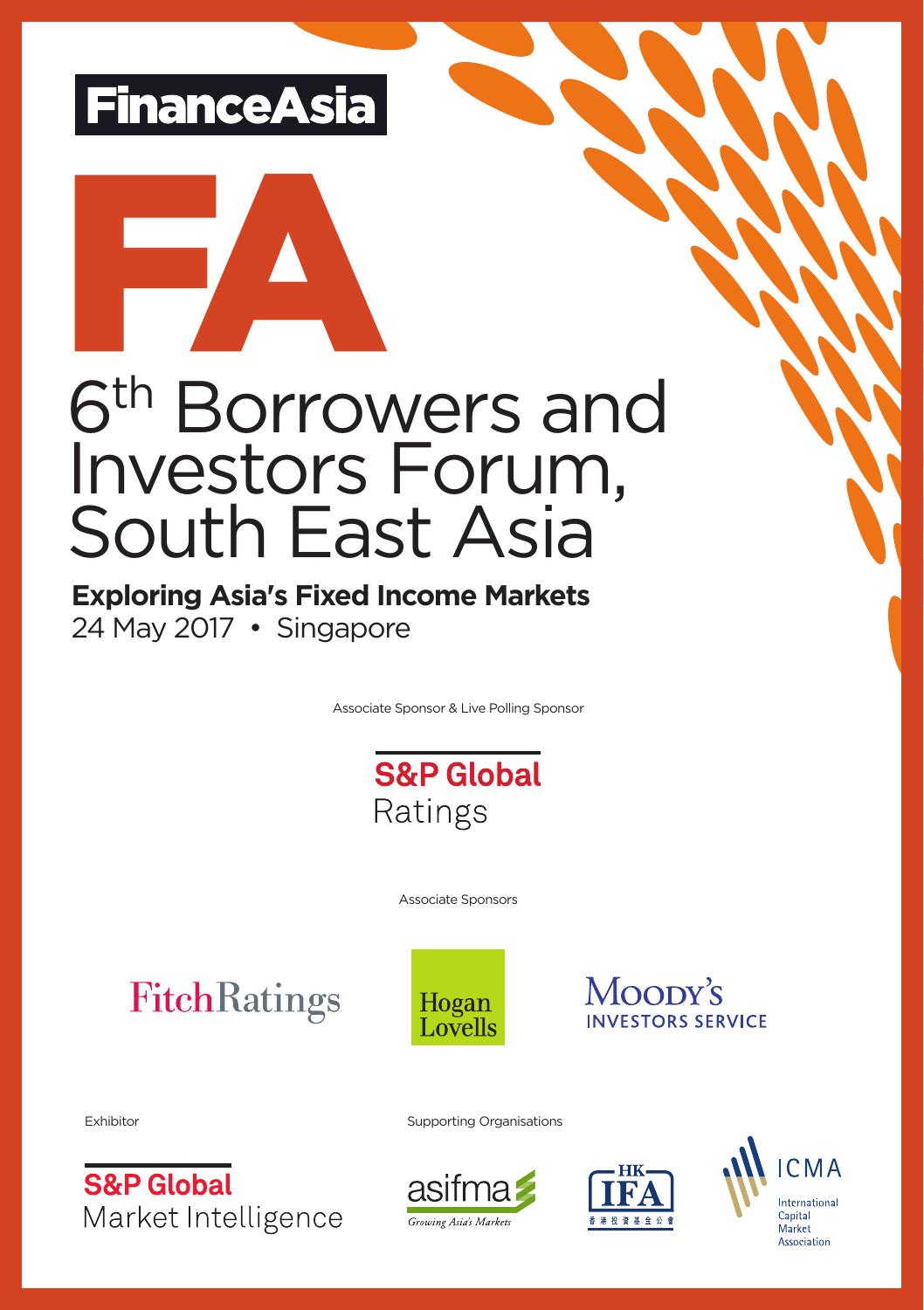

6<sup>th</sup> Borrowers and Investors Forum, South East Asia

# **Agenda**

- **08:00 Registration and refreshments**
- **09:00 FinanceAsia's welcome**

## **09:10 Developments in the Bond Markets and their influence on SE Asia**

- Q1 2017 trends
- Impact of currency fluctuations
- Corporate and Sovereign borrowing trends
- Activity in the markets
- Geo political influences on the Asian Markets

#### Ray Chan, *Senior Reporter,* **FinanceAsia**

Owen Gallimore, *Head ANZ Credit Strategy,* **ANZ Singapore** Amit Ganju, *Senior Director, Head of Business & Relationship Management Group - Indian Subcontinent, ASEAN, Australia and New Zealand,* **Fitch Ratings**

Michael Seewald, *Managing Director and Lead Analytical Manager*, *Asia-Pacific Corporate Ratings,* **S&P Global Ratings**

#### **10:00 Currencies and credit: What are the advantages and disadvantages issuing in hard or local currency? How do issuers and investors manage the associated FX risk?**

- Role Asian local markets can play for Global issuers
- What measures or developments can attract more foreign funds in Asian bond markets
- Ratings. In some Asian local currency markets like SGD, un-rated issuance is rather common
- Impediments to growth and development of Asian local currency markets

Dilip Parameswaran, *Founder and Chief Executive,* **Asia Credit Advisors Ltd** Datuk Chung Chee Leong, *Chief Executive Officer,* **Cagamas Berhad** Lakshmanan R, FRM, *Senior Research Analyst,* **CreditSights Singapore LLC**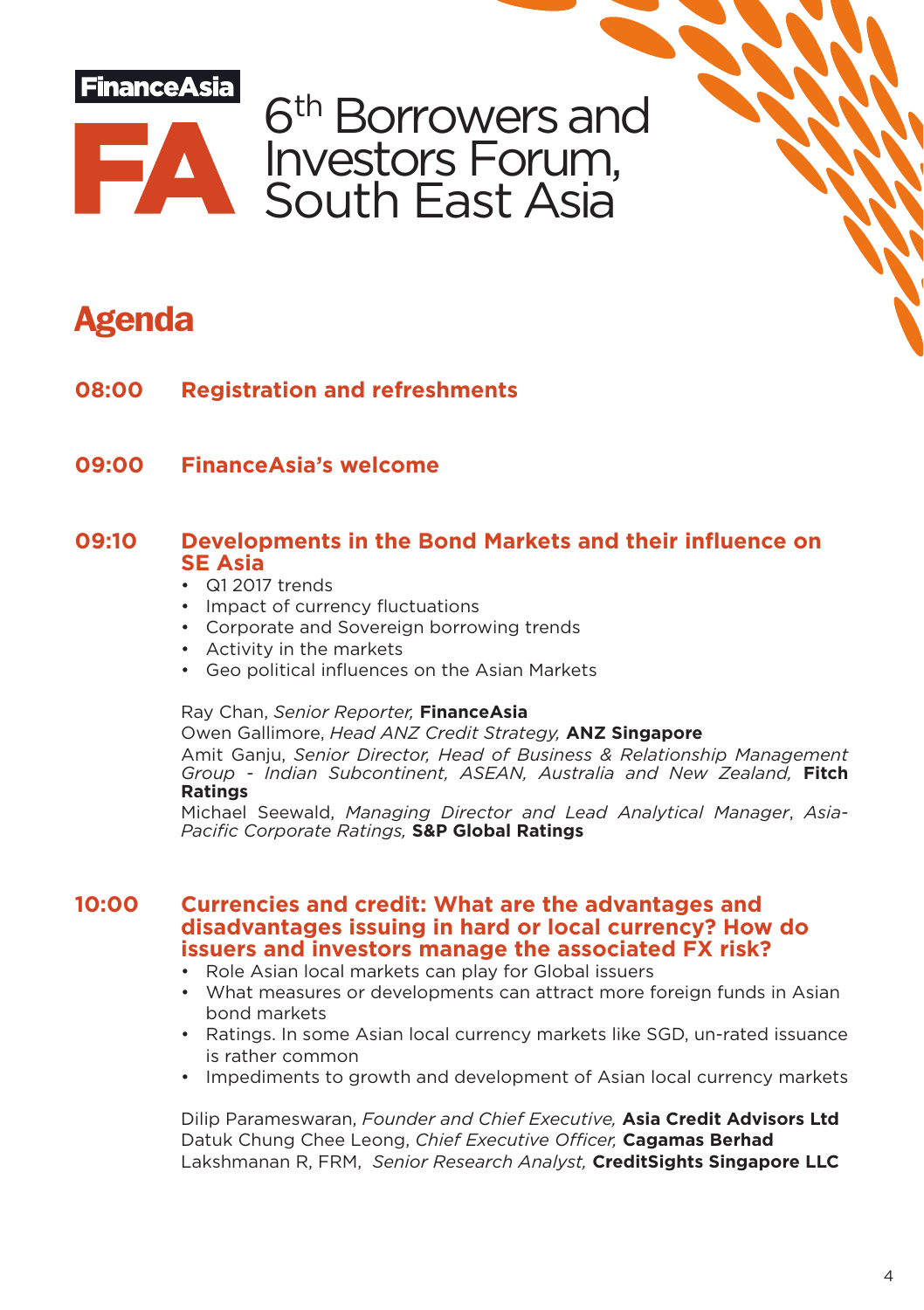



# **Agenda**

### **10:50 Networking Coffee Break**

#### **11:20 Will High Yield make a play in 2017? – what risk/reward scenario is playing out in SE Asia?**

- Identifying key sectors and countries
- Drivers in the high yield arena
- Accessing high yield investors
- Regulatory framework in default scenarios

Todd Schubert, *Managing Director, Fixed Income Research,* **Bank of Singapore** Stephen Peepels, *Head of US Securities – Asia-Pacific,* **Hogan Lovells** Brian Grieser, *VP-Senior Credit Officer, Corporate Finance Group,* **Moody's Investors Service**

### **12:10 ETF's and their increasing influence on the markets.**

- Why are ETF's on the rise?
- Advantages of ETF's
- Regulatory restrictions on ETF's
- Market Liberalisation

David Quah, *Head of ETF,* **Mirae Asset Global Investments (Hong Kong) Limited**

### **12:40 Networking Lunch**

#### **14:00 NPL and distressed debt investment opportunities**

- Demand/supply imbalance
- Liability management in N Asia
- Key sectors and countries at risk
- Restructuring debt and legal implications
- Buying distressed debt

Shaun Langhorne, *Partner, Singapore,* **Hogan Lovells Lee & Lee**